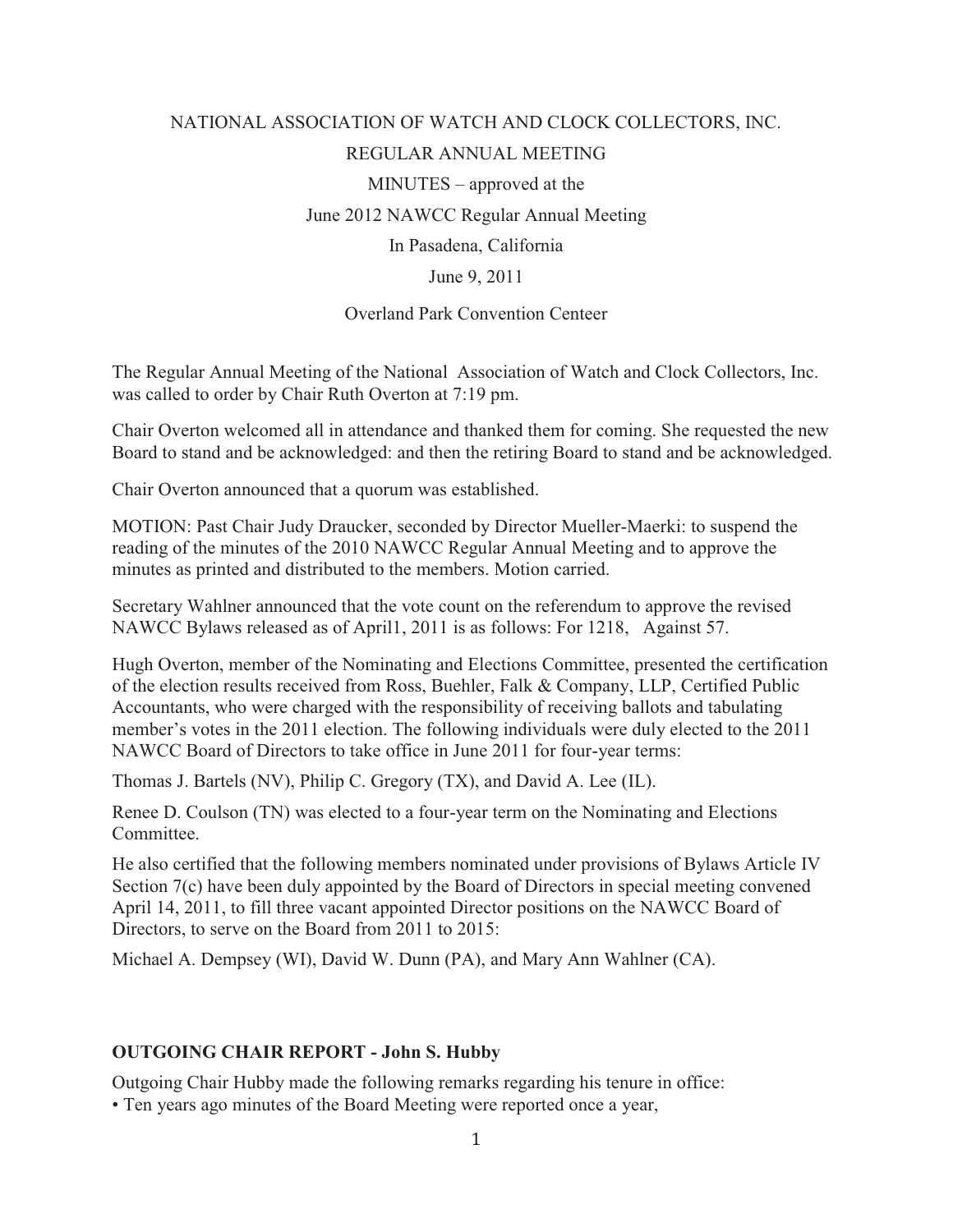- A Treasurer's report was produced once a year,
- An audited report was printed once a year.
- Today there are two physical Board meetings per year and 10 electronic meetings per year with minutes of each meeting on the internet within a day or two,
- There is a financial report in Member Central (NAWCC website) every month.
- Last year the Executive Director began a monthly report.
- During the past two years we have:
- Revised the Bylaws and Standing Rules,
- Introduced three new classes of membership,
- Authorized public attendance at Regionals and Nationals,
- The Message Board has become our most prolific website with 15,000 members,
- There are 13,000 museum items for viewing on the site as well as BULLETINS from 1943.

## **TREASURER"S REPORT – Thomas W. McIntyre**

Immediate Past Treasurer McIntyre reported that for the first time in three years this past year showed a negative budget mostly stemming from a loss of membership. NAWCC must find donations to offset the losses.

## **EXECUTIVE DIRECTOR'S REPORT – J. Steven Humphrey**

Executive Director Humphrey made the following remarks:

• NAWCC has 30 staff personnel, 20 of which are full time. He introduced the staff in attendance,

• He asked all volunteers to stand and be acknowledged, as they are the ones who run the chapters, regionals and nationals,

- Membership is down 4.4% but business membership is up 43.5%,
- 1300 new members signed up on the internet this year,
- There have been 1.3 million visitors to the website this year,
- Sixty-five chapters submitted Chapter Highlights this month, which will be published in the MART,
- The repair center at the School of Horology grossed \$18,000 last month.

A detailed Executive Director's report is published following the Regular Annual Meeting minutes.

## **INCOMING CHAIR REPORT – Ruth Overton**

Chair Ruth Overton reported on the three basic issues for the coming year: Development, Membership, and Education. A Task Force for each of these areas has been formed by the NAWCC Board of Directors who will make monthly reports on their progress to the full Board with a first phase plan of action for the December Board Meeting. Other members may be added to these Task Forces as necessary.

## **OTHER ACTIONS TAKEN BY THE BOARD OF DIRECTORS ON JUNE 7 -8**